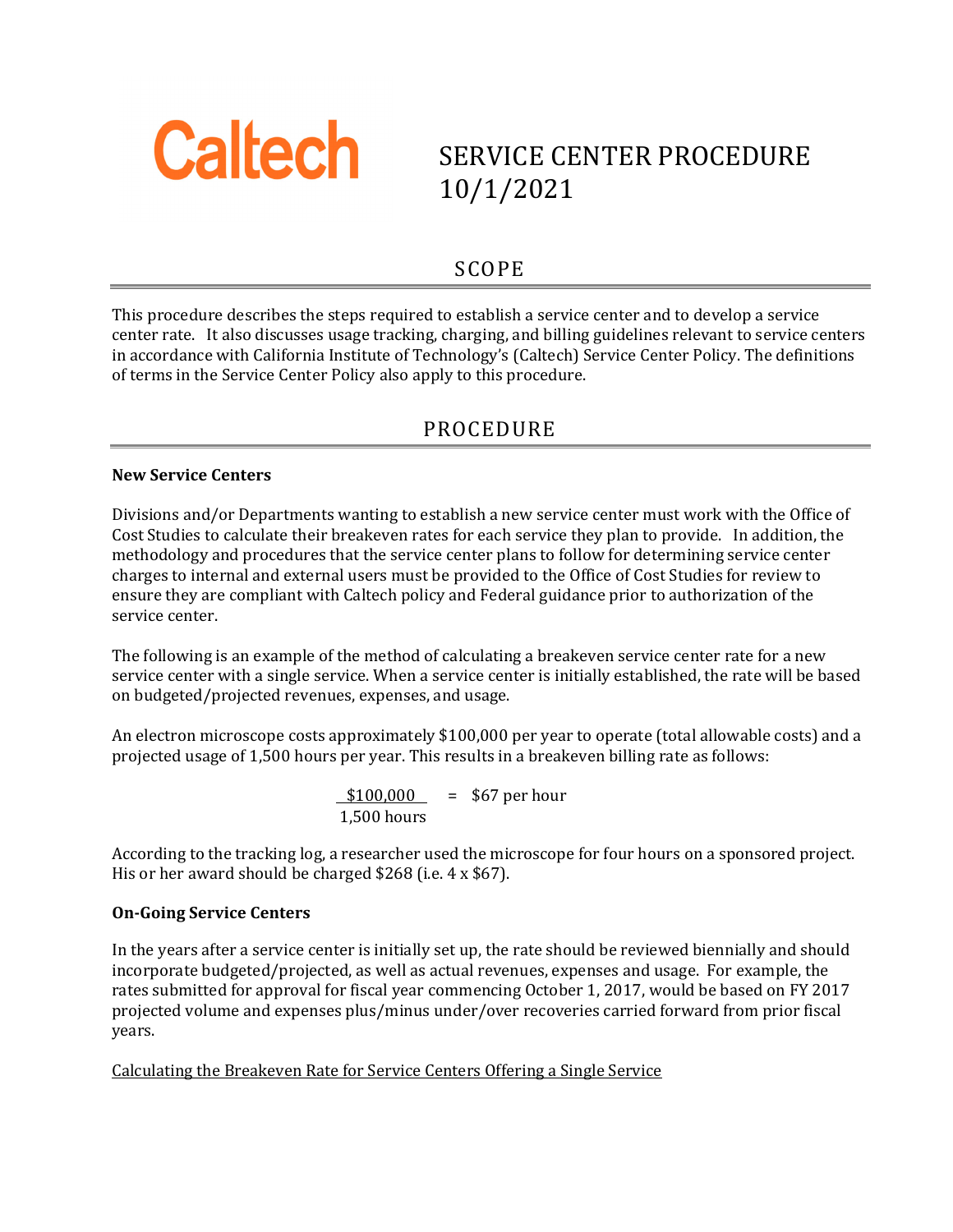Examples 1 and 2 below are both based on a budget of \$230,000 of revenues and 2,000 hours of projected usage for the year.

Example 1:

|                      |           | FY2017<br>Actual |                                | FY2019<br><b>Budgeted</b> |
|----------------------|-----------|------------------|--------------------------------|---------------------------|
| <b>Total Revenue</b> | \$        | 230,000          | <b>Budgeted Expenses</b>       | 250,000                   |
| Less Total Expenses  |           | $-220,000$       | Less Prior Year Surplus        | $-10,000$                 |
| Surplus              | \$        | 10,000           | <b>Total Budgeted Expenses</b> | \$240,0000                |
|                      |           |                  | Projected Usage                | 2,000 hours               |
|                      | \$240,000 |                  | $=$ \$120 per hour             |                           |

2,000 hours

According to the service center tracking log, a researcher used three units of service on his sponsored project. His or her sponsored award should be charged \$360 (i.e. 3 x \$120).

Example 2:

|                            | FY2017          |                                | FY2019          |  |  |
|----------------------------|-----------------|--------------------------------|-----------------|--|--|
|                            | Actual          |                                | <b>Budgeted</b> |  |  |
| Total Revenue              | 230,000<br>\$   | <b>Budgeted Expenses</b>       | 250,000<br>S    |  |  |
| <b>Less Total Expenses</b> | $-250,000$      | Plus Prior Year Deficit        | 20,000          |  |  |
| Deficit                    | 20,000<br>$S -$ | <b>Total Budgeted Expenses</b> | \$270,0000      |  |  |
|                            |                 | Projected Usage                | 2,000 hours     |  |  |
|                            | \$270,000       | $=$ \$135 per hour             |                 |  |  |
|                            | 2,000 hours     |                                |                 |  |  |

According to the service center tracking log, a researcher used three units of service on his sponsored project. His or her sponsored award should be charged \$405 (i.e. 3 x \$135).

#### Calculating Breakeven Rates for Service Centers Offering Multiple Services

When calculating breakeven billing rates for service centers that offer multiple services, it is necessary for the service center to have a breakout of the amount of operating resources (e.g., the quantity of labor and non-labor materials consumed and their associated cost) that was used to provide each of the different services. In addition, the center must know the quantity of each of the services provided during the year. Using this information, the breakeven rate can be determined.

The following schedule is an example of the distribution of operating costs across seven different services, volume of activity by service, and the resulting calculated breakeven rate for each service.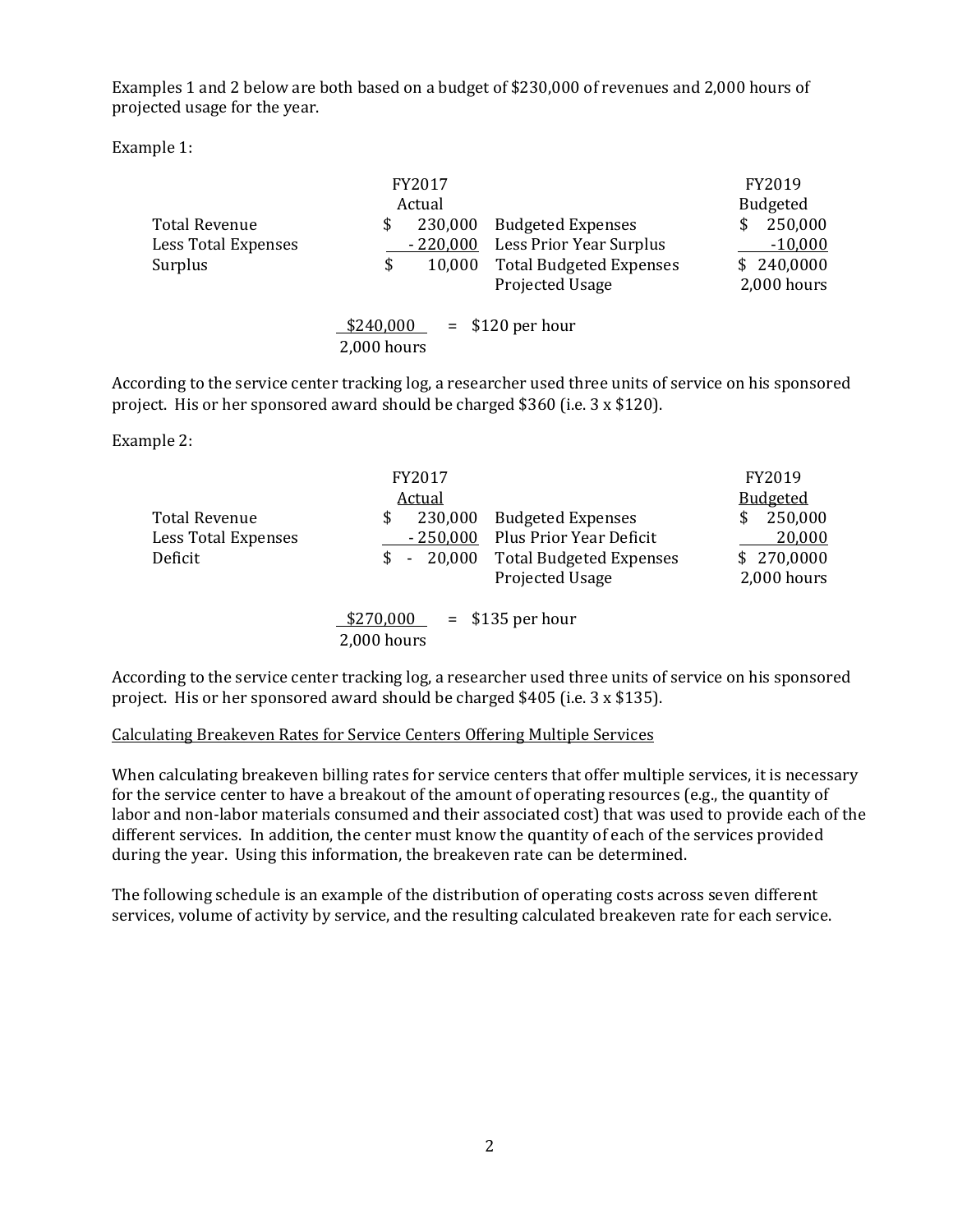|                                 | % Total            |                   |        | <b>Prior Year</b>              |                 |                    | Activity<br>(Actual | Calculated<br><b>Break Even</b> |  |  |   |           |
|---------------------------------|--------------------|-------------------|--------|--------------------------------|-----------------|--------------------|---------------------|---------------------------------|--|--|---|-----------|
| <b>Services</b>                 | <b>Labor Hours</b> | <b>Labor Cost</b> |        | Non-Labor Cost   Carry-Forward |                 | <b>Total Costs</b> | <b>Quantity</b>     | Rate                            |  |  |   |           |
| А                               | в                  |                   | D      | E                              | $F = C + D + E$ |                    |                     |                                 |  |  | G | $H = F/G$ |
| Service 1                       | 28.60% \$          | 105.578           | 7,994  | (2,010)                        |                 | 111,562            | 892.00              | 125                             |  |  |   |           |
| Service 2                       | 25.30% \$          | 93,395            | 7,071  | $(1,778)$ \$                   |                 | 98,688             | 198.00              | 498                             |  |  |   |           |
| Service 3                       | 15.84% \$          | 58.474            | 4,427  | $(1,113)$ \$                   |                 | 61,788             | 21.00               | 2,942                           |  |  |   |           |
| Service 4                       | $0.06\%$ \$        | 221               | 17     | (4)                            |                 | 234                | 0.25                | 936                             |  |  |   |           |
| Service 5                       | 13.60% \$          | 50,205            | 3,801  | $(956)$ \$                     |                 | 53,050             | 13.00               | 4,081                           |  |  |   |           |
| Service 6                       | 10.80% \$          | 39,869            | 3,019  | 759) \$                        |                 | 42,129             | 14.00               | 3,009                           |  |  |   |           |
| Service 7                       | $5.80\%$ \$        | 21,411            | 1,621  | (408) \$                       |                 | 22,624             | 25.00               | 905                             |  |  |   |           |
| Total Allowable Costs (Actuals) | 100.00%            | 369.153           | 27,950 | (7,028)                        |                 | 390.075            | 1.163.25            |                                 |  |  |   |           |

#### **Biennial Service Center Rate Reviews**

All centers are expected to comply with service center regulations and Caltech policy and are subject to the biennial service center rate review process. Low risk service centers are subject to a high level review and high risk service centers are subject to a more detailed formal review. The Office of Cost Studies will work with existing Service Center Directors to conduct the required review and verification process and determine if the billing rates need to be adjusted.

The Cost Studies Office rate reviews for all service centers will include the following: 1) cost recovery analysis; 2) income analysis; 3) carry-forward analysis; 4) verification of allowable costs; 5) review of operational, business, accounting, and financial management practices; 6) management of year-end balances; (7) identification of subsidies; and (8) reasonableness of the applied billing rate(s). Billing rate analysis will also be completed for high risk service centers by the Cost Studies Office which includes but is not limited to the following items: 1) Review of center's financial profile and 2) Breakeven rate analysis.

Part of the rate review includes the preparation of the service center financial profile and break even rate analysis. The financial profile is used to verify that all annual operating costs, income, subsidies, carry-forward amounts, and cost recoveries have been identified and included and accounted for in the billing rate analysis. The schedule below demonstrates that each of the cost components making up the annual operating costs in the previous schedule have been included in the breakeven rate calculations.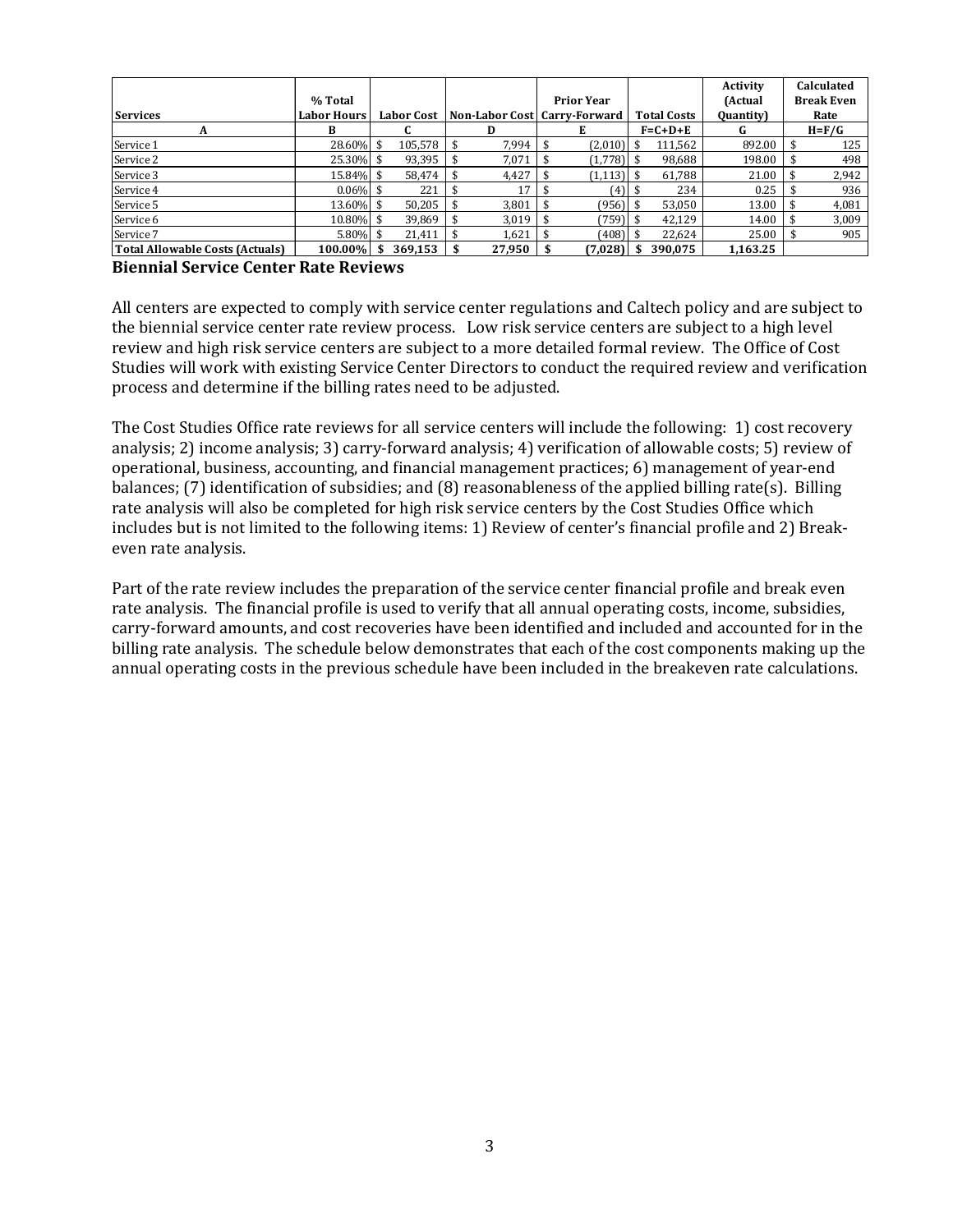Service Center Rate Review

Financial Profile

| Name of Service Center: Service Center XYZ<br>Manager or Contact Person: Dr. ABC<br>PTAs: ABC.000001-1-OARCHG.00001<br>Period: FY2018<br>Location (Buildning and Room (s) Nos.): None 215 |                                |    |                    |  |  |  |
|-------------------------------------------------------------------------------------------------------------------------------------------------------------------------------------------|--------------------------------|----|--------------------|--|--|--|
| <b>Financial Data:</b>                                                                                                                                                                    | Calculations                   |    | FY2018             |  |  |  |
| (Exclude Unallowable Expenses)                                                                                                                                                            |                                |    | Actuals            |  |  |  |
| Allowable Expenses:                                                                                                                                                                       |                                |    |                    |  |  |  |
| Labor with Staff Benefits                                                                                                                                                                 | A                              | \$ | 369,153            |  |  |  |
| Materials & Supplies                                                                                                                                                                      | B                              | \$ | 27,950             |  |  |  |
| Other Non-Labor                                                                                                                                                                           | C                              |    |                    |  |  |  |
| Equipment Depreciation (if applicable)                                                                                                                                                    | D                              |    |                    |  |  |  |
| Prior Year Carryforwards (CFW) (if applicable)                                                                                                                                            | E                              | \$ | (7,029)            |  |  |  |
| Net Allowable Operating Expenses                                                                                                                                                          | $F=sum(A:E)$                   | \$ | 390,074            |  |  |  |
| Unallowable (see reference attachment 4)                                                                                                                                                  | G                              | \$ |                    |  |  |  |
| <b>Total Operating Expenses</b>                                                                                                                                                           | $H = F + G$                    | \$ | 390,074            |  |  |  |
| <b>Total Revenues</b>                                                                                                                                                                     |                                | \$ | 384,488            |  |  |  |
| Year End Balance (next year CFW)                                                                                                                                                          | $I = F - I$                    | \$ | 5,587              |  |  |  |
| <b>Cost Recovery Rate</b>                                                                                                                                                                 | $K = I / F$                    |    | 99%                |  |  |  |
| <b>Subsidy Amount</b>                                                                                                                                                                     | L                              | \$ | 5,587              |  |  |  |
| FY2018 Breakeven Rates & Activity Levels                                                                                                                                                  |                                |    |                    |  |  |  |
|                                                                                                                                                                                           |                                |    | Rate               |  |  |  |
| Services                                                                                                                                                                                  | <b>Activity (Annual Users)</b> |    | (\$/Year per User) |  |  |  |
| Service 1                                                                                                                                                                                 | 892.00                         | \$ | 125                |  |  |  |
| Service 2                                                                                                                                                                                 | 198.00                         | \$ | 498                |  |  |  |
| Service 3                                                                                                                                                                                 | 21.00                          | \$ | 2,942              |  |  |  |
| Service 4                                                                                                                                                                                 | 0.25                           | \$ | 936                |  |  |  |
| Service 5                                                                                                                                                                                 | 13.00                          | \$ | 4,081              |  |  |  |
| Service 6                                                                                                                                                                                 | 14.00                          | \$ | 3,009              |  |  |  |
| Service 7                                                                                                                                                                                 | 25.00                          | \$ | 905                |  |  |  |

#### **Documentation and Record Retention**

Service Centers have the responsibility for retaining work papers supporting rate calculations, pricing decisions, and documentation of rate approvals. In addition, other supporting records that should be retained may include but are not limited to time records and chargebacks. If service center personnel are charging time to multiple categories of service, timesheets and payroll distribution confirmation reports should be maintained to document the allocation of the employee's salaries and wages, even if these reports are also filed centrally. Billing and usage logs or records should also be maintained to identify the service provided to each user, total units of service provided, and the cost per unit.

The service center should ensure that adequate information is available and can be provided to the Cost Studies Office to support the determination of breakeven costs associated with each service provided and each billing rate charged to service center customers. Adequate information includes but is not limited to the following:

- Description of each service provided.
- Quantity of each service provided during the year, along with the associated billing rate applied for each service, and the amount charged.
- Verification that that users within the same user group were charged the same billing rates for the same services provided during the same period.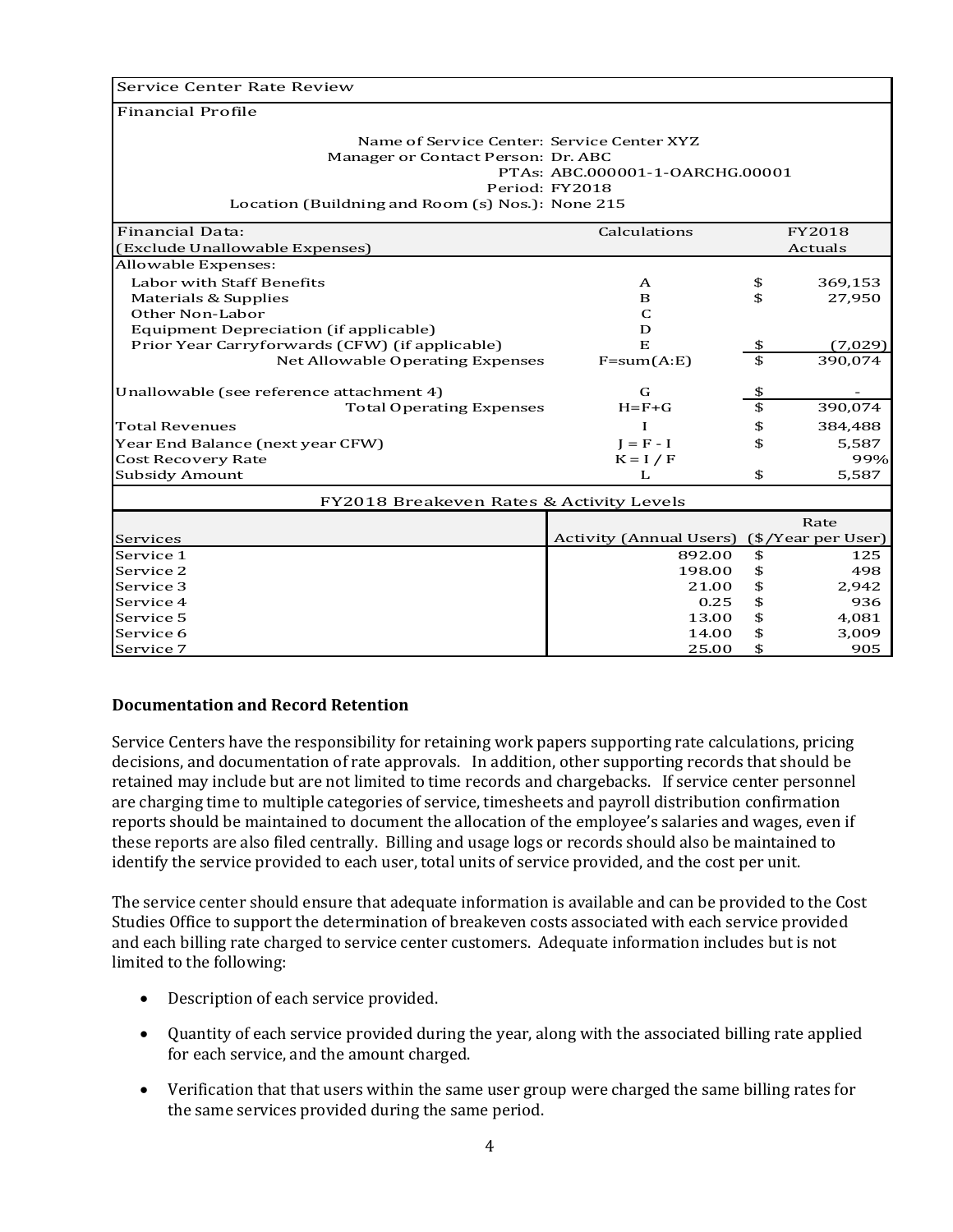- Cost basis for determination of applied rates.
- Detail information to allow the Cost Studies Office to split any user charges that are combined together in a single transaction in the ORACLE system into discretely identifiable individual transactions. The individual transactions need to include the amount charged, quantity of service provided, and the billing rate for each service within the single transaction.
- Reconciliation of service center financial information to information recorded in the ORACLE Financial System for every income transaction incurred during the year.

Information provided to the Cost Studies Office should be in the form of a simple spreadsheet (e.g., Microsoft Excel file) that can be manipulated to perform financial analyses.

## ROLES AND RESPONSIBLITIES

#### **Office of Cost Studies**

- Assists new Service Center Directors in calculating breakeven rates.
- Completes biennial service center reviews consistent with the Service Center policy and provides the results of the reviews and major issues of concern to the Service Center Director and Division Operations Officer.
- Provides guidance and advice on any service center practice identified during the biennial review process that may be considered non-compliant with Caltech policy, Federal regulation, or viewed as being "high risk."

#### **Service Center Director, Principal Investigator, and/or Division Administration**

- Coordinates the rate review process with the Office of Cost Studies and provides all necessary information in a timely manner in a format that can be easily used to perform cost analyses.
- Establishes acceptable methodologies and processes for the service center to document the work activities and usage of operating resources associated with each of the customer billing transactions. The process utilized by the service center must be able to identify the amount of relevant activities and operating resources that support the customer charges recorded in the ORACLE Financial System.
- Manages Year-end Balances: Properly manage the service center account to maintain the inception-to-date (ITD) year-end balance at or close to zero dollars. ITD unrecovered operating expenses that are subsidized by Institute funding sources should include the appropriate Fund Transfer accounting entries to provide visibility in the service center account that the unrecovered operating expenses are paid for by the subsidizing funding source. The amount of subsidizing Fund Transfer into the service center PTA should not exceed the amount of operating expenses that have not been recovered through customer billings at the time. If the ITD ending balance is showing cost over-recoveries (recoveries above 100%), then the service center should be adjusting the billing rates to liquidate the cost over-recoveries over the next 1 to 2 years. It is unacceptable to maintain year-end balances that are consistently accumulating additional unrecovered operating expenses or cost over-recoveries over multiple years without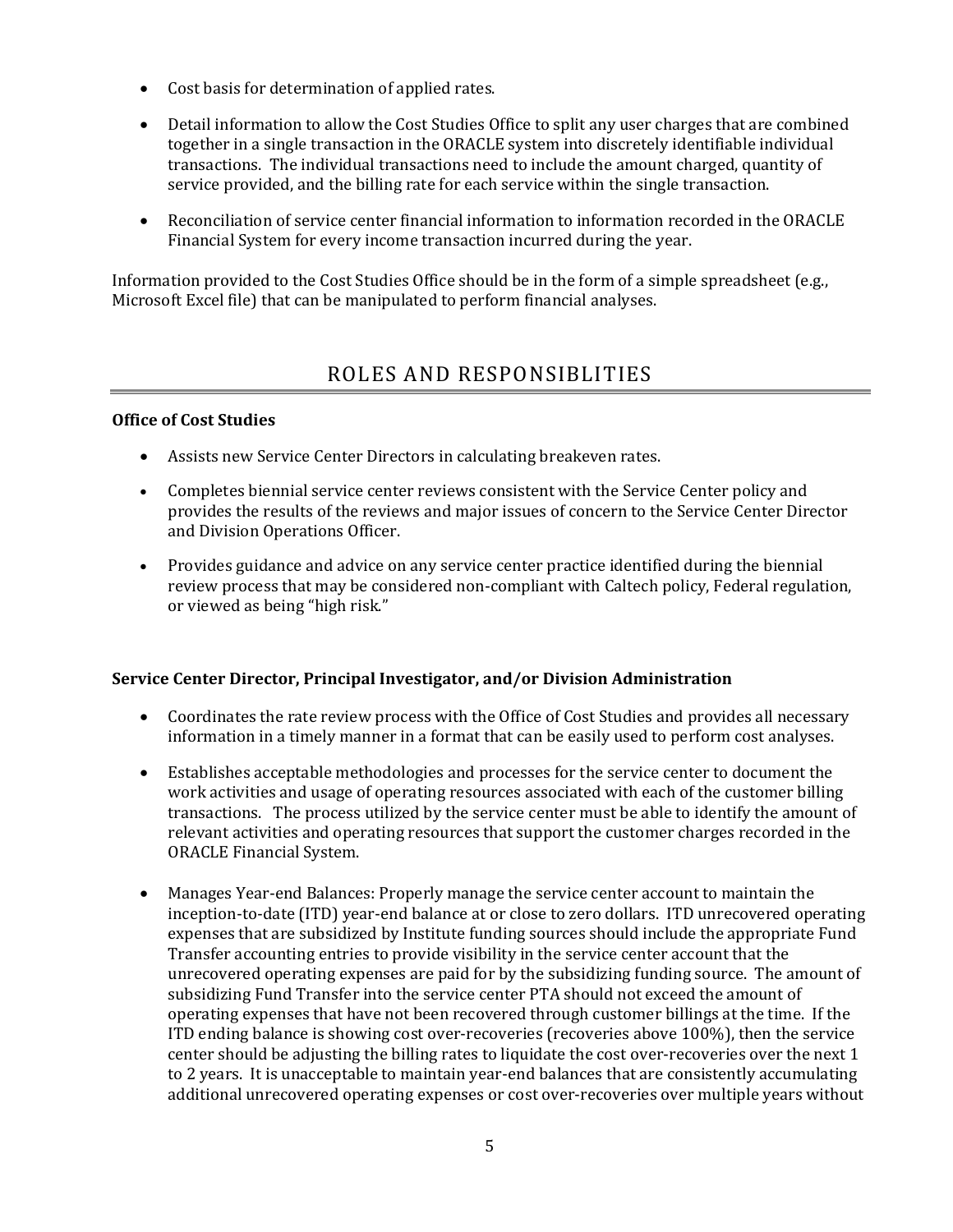any attempts to reduce the balance either through recording subsidies via Fund Transfers, or by adjusting the billing rates.

- Ensures that adequate information is available and can be provided to the Cost Studies Office to support the determination of breakeven costs associated with each service provided and billing rate charged to service center customers.
- Ensure that the Cost Studies Office is provided the appropriate information supporting any changes in the billing rates and given the opportunity to verify that the proposed new billing rates are reasonable and complies with federal regulations and Institute Policy.

## RELATED REFERENCES

Office of Management and Budget's Uniform Administrative Requirements, Cost Principles, and Audit Requirements for Federal Awards 2 CFR, Part 200

Office of Management and Budget's Uniform Administrative Requirements, Cost Principles, and Audit Requirements for Federal Awards 2 CFR, Part 200 §200.468, Specialized Service Facilities

Caltech's Service Center Policy

Caltech's Record Retention Policy

Caltech's Record Retention Schedule

### PROCEDURE ISSUED BY

This procedure is issued by the Office of Financial Services.

## EFFECTIVE DATES AND UPDATES

| <b>Action Take</b>    | <b>Effective Date</b> | Description of Action                                                                                                                                                                                                       |
|-----------------------|-----------------------|-----------------------------------------------------------------------------------------------------------------------------------------------------------------------------------------------------------------------------|
| Original<br>Procedure | 10/01/2003            | A portion of this procedure was incorporated into the original<br>Service Center Policy as an appendix which was approved by<br>Sharon Patterson, AVP Finance and Treasurer.                                                |
| Revised<br>Procedure  | 09/30/2016            | Revised to separate the procedures from policy and to<br>incorporate changes needed to original procedure to provide<br>more guidance for the service centers.<br>Reviewed and revised by the Office of Financial Services. |
|                       |                       | Approved by the Office of Financial Services.                                                                                                                                                                               |